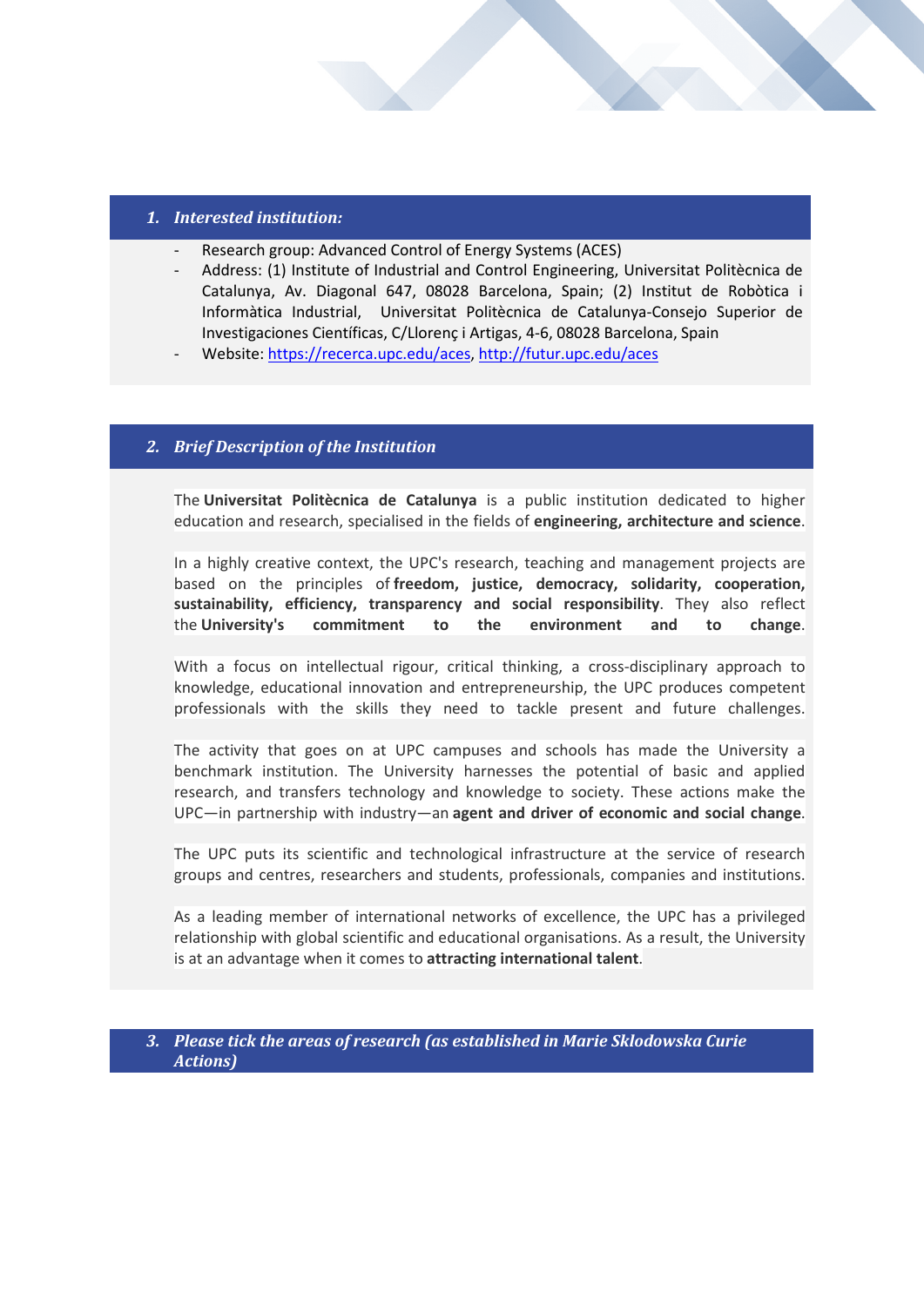- $\Box$  Chemistry (CHE)
- $\Box$  Social Sciences and Humanities (SOC)
- $\Box$  Economic Sciences (ECO)
- $\boxtimes$  Information Science and Engineering (ENG)

**"EXPRESSION OF INTEREST" FOR HOSTING MARIE S. CURIE** 

 $\Box$  Environmental Sciences and Geology (ENV)

- $\Box$  Life Sciences (LIF)
- $\Box$  Mathematics (MAT)
- $\Box$  Physics (PHY)

### *4. Research / Project Description*

The research interests of ACES are mainly focused on the modeling and control of complex systems, as well as on its application to problems related to the generation, conditioning, storing, and managing of electrical energy. On one side, the theoretical working lines encompass: internal model principle-based linear control; nonlinear control, including adaptive, sliding, energy-based, and complex networks control; order reduction in largescale models; nonsmooth systems, and differentially flat systems. On the other side, the applied works on the energy field deal with fuel cells, power electronics converters, electrical machines, and power networks.

The leaders of ACES are Profs. Enric Fossas and Jordi Riera. However, the reduced size of the group, with a core of twelve senior researchers, is the reason why the organigramme is almost flat. As regards the research activity, this is organized around the above mentioned research lines. However, and due again to the small size of ACES, the versatility of the staff, and the intersections of most of the lines, it is usual for the researchers to be in more than one of them.

The group has an interuniversity character and, as such, keeps to headquarters: one of them is located in the Institut de Robòtica i Informàtica Industrial (IRI) –a joint UPC-CSIC research center– and essentially devoted to the control of fuel cell-based systems; the other one is in the Institute of Industrial and Control Systems (IOC) of the UPC, and it is focused on control theory and its applications to power electronics, electrical machines, and electrical power networks (such as smart grids, AC and multi-terminal DC grids).

ACES has a laboratory facility in each headquarter. The fuel cells laboratory has as its main goal the experimental validation of the researches of the group in this field. This entails tasks such as characterization of the dynamic behavior and the health conditions of the fuel cells, validation of its mathematical modeling, and implementation of the designed control strategies. The lab has five completely autonomous test stations, where one can experiment from monocells of a few watts till twelve hundred watt stacks' generation systems. The power electronics and electrical machines laboratory is devoted to the experimental works related with basic and applied investigation –validation of models and control techniques– and technology transfer –development of products for companies–. The ancillary of the lab allows not only building prototypes, but also carrying out tests with active filters, rectifiers, inverters or uninterruptible power systems.

The group shows a high quality scientific production, with numerous articles and presentations in well-known journals (Automatica, IEEE Trans. Automatic Control, IEEE Trans. Industrial Electronics, IEEE Trans. Power Electronics, Int. J. Hydrogen Energy, Int. J. Robust Nonlinear Control, J. Power Sources, Proceedings of the IEEE…) and international conferences (CDC, ECC, FDFC, ICRA, IFAC, ISCAS, ISIE…). It also has a wide experience in the